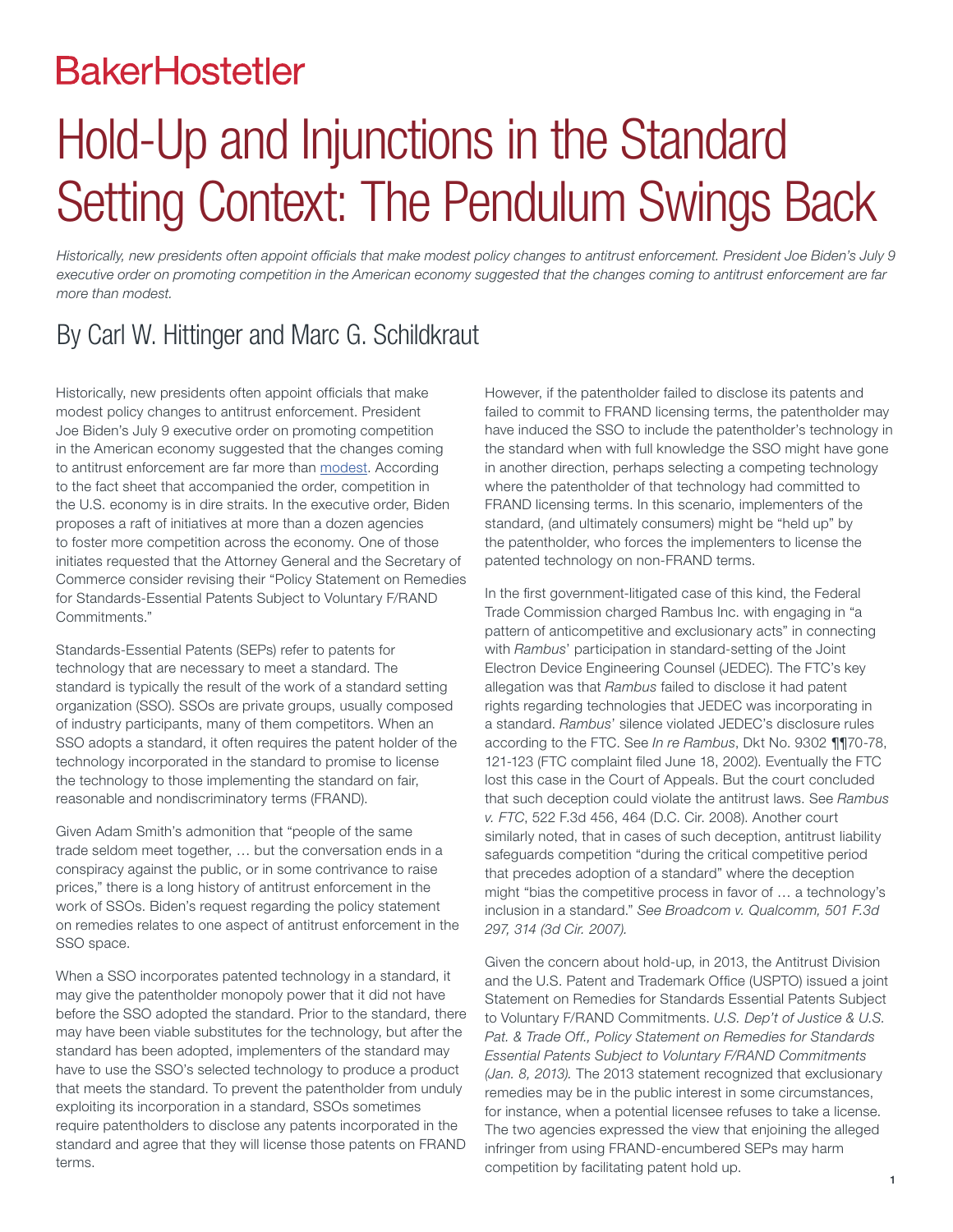## **BakerHostetler**

Consistent with 2013 Statement on Remedies, in 2015, the Institute of Electrical and Electronics Engineers (IEEE) received a business review letter from the Antitrust Division with an affirmative response to a proposed IEEE policy that prohibited essential patent holders from seeking or obtaining injunctive relief for an implementers infringement of a SEP unless the infringer refused to comply with the outcome of infringement litigation, including an affirming first level appellate review. *See letter from Renata B. Hesse, Acting Assistant Attorney Gen., Antitrust Div., U.S. Dep't of Justice, to Michael A. Lindsay, Esq., partner, Dorsey & Whitney (Feb. 2, 2015) [hereinafter 2015 IEEE Letter.]*

The Trump administration's Assistant Attorney General for Antitrust had a different perspective on this issue, which he explained in several speeches and in certain actions, which he we will soon address. In an early speech as AAG, Makan Delrahim contrasted the potential competition issues facing "innovators" (the patentholders) and technology implementers (the SSOs and the producers of products incorporating the SSO standard). Delrahim discussed the hold-up problem and the "hold-out problem." The hold-out problem occurs when SSOs leverage their industry clout by "threatening to underinvest in the implementation of a standard utilizing the patented design or threatening not to take a license at all, until its royalty demands are met." Delrahim argued that the hold out problem was the greater concern because patent holders must "make an investment before they know whether that investment will ever pay off" while "at least some of [implementer's] investments occur after royalty rates for new technology could have been determined." Therefore, he worried mostly about SSO members leveraging their collective monopsony power to foist subcompetitive terms the holder of SEPs.

In a later speech, he went further, arguing that hold-up was not an antitrust problem at all because patent holders had no duty to deal with implementers under either antitrust or patent law. *See Makan Delrahim, Antitrust Law and Patent Licensing in the New Wild West, Remarks as Prepared for IAM's Patent Licensing Conference, Sept. 18, 2018.* If a patent holder promised to deal – to license on FRAND terms – the proper remedy lied under contract law. *See Makan Delrahim, Keynote Address at University of Pennsylvania Law School Philadelphia, Pennsylvania, March 16, 2018.* Delrahim feared that using antitrust to force dealing would, not only restrict patent holder's rights but would undermine innovation and dynamic competition. He further argued that in most circumstances, the patent holder could not mislead the SSO. Suppose the patent holder promised that it would abide by FRAND terms but did not mean it. When the patent holder attempted to hold up implementers, it would find itself on the losing end of a contract lawsuit. Delrahim did not argue that his analytical structure precluded an antitrust violation in the *Rambus*-type situation, where the SSO might have selected a different technology if the patent holder had disclosed its patents. But while "such a situation may occur on rare occasions, I remain skeptical that it does so with regularity, given that the principal goal of standard setting is to select the superior technology among competing alternatives." While the chairman

of the Federal Trade Commission, Joseph Simons, agreed with Delrahim regarding the situation where the patent holder broke its FRAND promise and tried to hold up implementers. he did not brush off a *Rambus*-type situation, arguing that there could be an antitrust violation where the patent holder's "breach, fraud or deception contributes to the acquisition or maintenance of monopoly power in a properly-defined market …" *See Joseph Simons, Georgetown Law Global Antitrust Enforcement Symposium, Sept. 25, 2018.*

Given Delrahim's perspective on hold up, it came as no surprise when, in 2018, the Antitrust Division withdrew its support for the 2013 Statement on Remedies. A year later, the Antitrust Division, USPTO, along with National Institute of Standards and Technology (NIST), issued a new statement. *See U.S. Dep't of Justice et al., Policy Statement on Remedies for Standards-Essential Patents Subject to Voluntary F/RAND Commitments, Dec. 19, 2019.* The 2019 statement advocated applying traditional remedies for the infringement of SEPs, with no special consideration for the standard setting context.

The Antitrust Division also sent a new letter to IEEE, adding some commentary on the 2015 IEEE Letter that addressed the SSO's policy regarding remedies for infringement of SEP. The division expressed concern about "reports that the 2015 Letter has been repeatedly and widely misconstrued and misapplied … Of greatest concern, IEEE and others have represented that the 2015 Letter is an endorsement of the policy by the department, which is incorrect." In its new letter, the Antitrust Division went on to explain that "hold-up was not "a real-world competition problem." *See letter from Makan Delrahim, Assistant Att'y Gen., Antitrust Div., U.S. Dep't of Justice, to Sophia A. Muirhead, Gen. Counsel & Chief Compliance Officer, IEEE, Sept. 10, 2020.*

Based on Biden's executive order, the new administration may disagree with Trump's former AAG and conclude that hold ups are a real world problem. On Sept. 29, 2021, Antitrust Division Economics Director of Enforcement- Jeffrey Wilder gave a speech titled "Level the Playing Field in the Standards Ecosystem: Principles for a Balanced Antitrust Enforcement Approach to Standards-Essential Patents." In that speech, he referenced Biden's executive order request for a review of the Policy Statement on Remedies and referenced judicial precedents such as *Rambus* and then opined, that such precedents:

"serve as a check on hold-up power that arises when firms are already 'locked in' to using a particular standard. Once an implementer has committed to a standard, there is little it can do to counter an SEP holder's threat of exclusion. Small implementers that do not have the means to fight an infringement action are particularly vulnerable to hold-up strategies. Antitrust law ensures that the standard-setting process cannot be undermined by deceptive FRAND promises or other strategies that harm competition."

Wilder added that the Justice Department and Secretary of Commerce had already begun reviewing the remedies statement